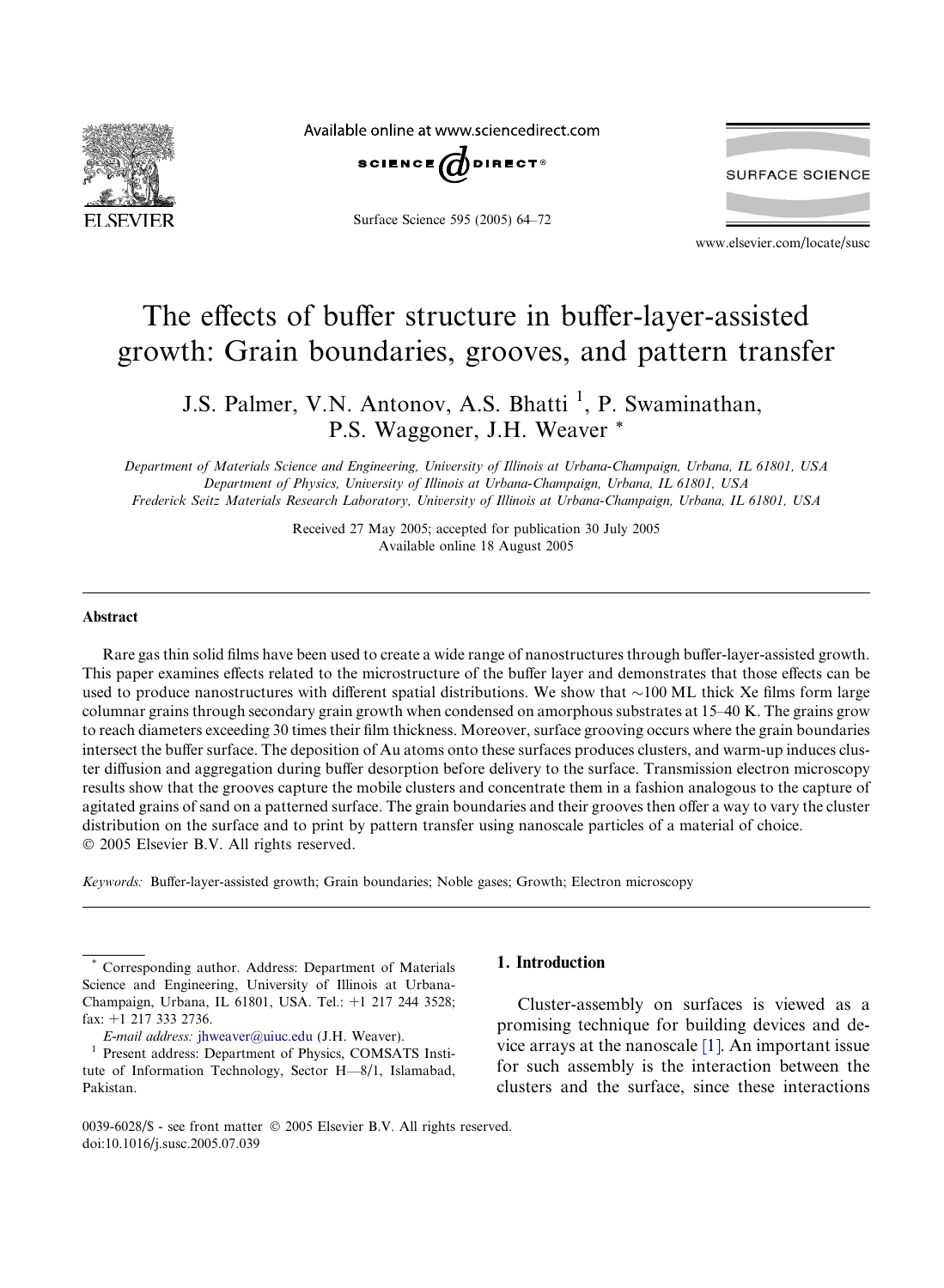impose severe restrictions on both cluster formation and cluster mobility. A novel and robust way of circumventing those restrictions is a technique introduced by Waddill et al. [\[2\]](#page-8-0) that is now known as buffer-layer-assisted growth or BLAG [\[3\].](#page-8-0) In BLAG, atoms of the material of choice are vapor-deposited onto thin layers of inert gas solids that have been grown at  $20-50$  K on any substrate [\[2–7\]](#page-8-0). Three-dimensional clustering occurs on the buffer, and subsequent warm-up sublimes the buffer so that the clusters are delivered to the pristine surface in the ultimate of soft-landing. BLAG makes it possible to prepare a wide range of nanostructure/support systems that cannot be formed by conventional deposition techniques, e.g. Ge clusters on Si without a wetting layer [\[8\]](#page-8-0). Moreover, the density of the nanostructures produced with BLAG can be varied over more than two orders of magnitude by changing the buffer thickness; the amount of material deposited makes it possible to produce compact or ramified clusters derived from tens to many hundreds of thousands of atoms [\[3,9,10\].](#page-8-0)

Several recent BLAG studies have concentrated on the interaction of the clusters and the buffer. One showed that ramified structures were formed that had fractal dimensions consistent with diffusion-limited cluster–cluster aggregation (DLCCA) models [\[9,10\]](#page-8-0). Another showed that particle diffusion proceeds through slip at the highly incommensurate particle-buffer interface, and that slip is activated by multi-phonon processes as the buffer warms and desorbs [\[11,12\]](#page-8-0). An extension of BLAG to solid molecular  $CO<sub>2</sub>$  has revealed similar activation for diffusion and has shown the feasibility of using such layers for nanoparticle synthesis [\[13\].](#page-8-0)

In this paper, we address issues related to the microstructure of the buffer layer and its effect on cluster aggregation. We show that rare gas thin films are made up of large columnar grains with low energy surfaces and that grain formation occurs through secondary grain growth. Groove formation at the grain boundaries, which is wellknown for metals at elevated temperatures, leads to the capture of clusters when their motion is activated during warm-up and buffer desorption. The cluster distribution then reflects the groove patterns, and the distribution of clusters on the surface represents a print of those patterns.

### 2. Experiment

The samples were grown in an ultrahigh-vacuum (UHV) chamber with a typical base pressure below  $1 \times 10^{-10}$  Torr. The substrates were 20–30nm-thick amorphous carbon (a-C) and amorphous  $SiO<sub>x</sub>$  foil supported on copper grids obtained from Electron Microscopy Sciences and SPI Supplies. Those foils were formed by vapor condensation on thin supported soap films. After growth, the soap films were dissolved and the floating foils could be suspended over copper grids. The substrates were used as received without further preparation. A resistive heater mounted between the substrate and the cold head of a closed-cycle He refrigerator was used to control the sample temperature in the range between 15 and 60 K. The temperature was measured with a AuFe-Chromel thermocouple. Xenon gas was introduced into the chamber through a precision leak valve to condense the buffer layer. The pressure was maintained at  $1 \times 10^{-6}$  Torr, and it was monitored with an ion gauge, corrected for Xe sensitivity. The buffer growth rate was estimated from the number of incident atoms per unit time per unit area, namely  $I = p/(2\pi mkT)^{1/2}$ , where p is the Xe partial pressure,  $m$  is the mass of a Xe atom,  $T$ is the ambient temperature, and the sticking coefficient was assumed to be unity. The layer thicknesses are given in monolayers where 1 ML of  $Xe(111)$  results from a 3.5 Langmuir exposure and corresponds to an atom density of  $6 \times 10^{14}$  cm<sup>-3</sup>. Gold atoms were evaporated onto the buffer layer from a tungsten basket. The impinging Au atoms were sufficiently mobile that they could form clusters, a process favored by weak bonding with the rare gas solid. Cluster diffusion occurred as the samples were warmed through the 75–85 K window and the Xe sublimed.

Characterization of the samples was done at room temperature after their transfer to a Philips CM12 120-kV transmission electron microscope (TEM). Imaging was done in the bright-field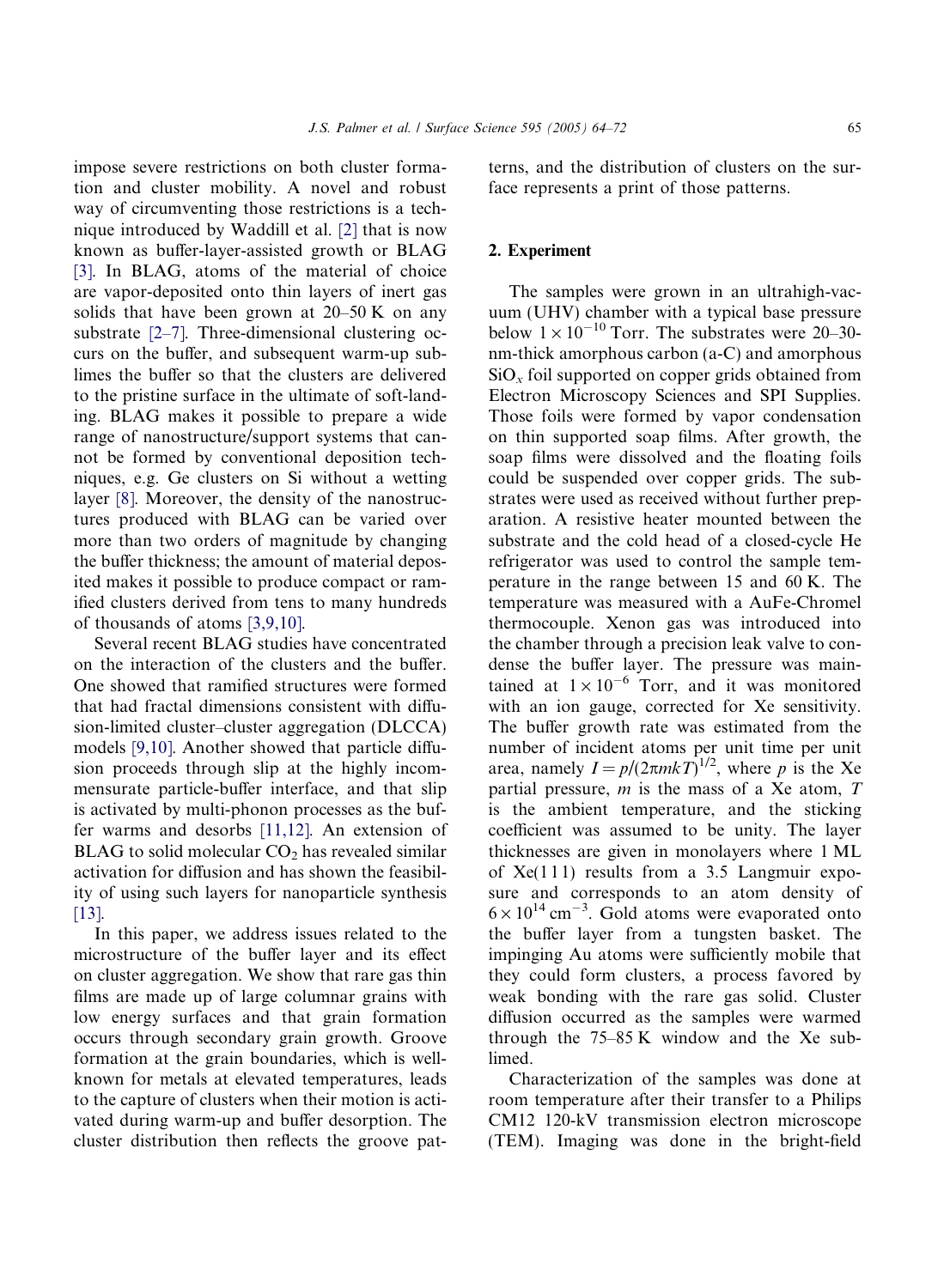<span id="page-2-0"></span>mode, keeping the beam intensity low to avoid significant changes in nanostructure morphology. The samples were stable when stored in air, and there was no evidence of coarsening.

#### 3. Initial nucleation and secondary grain growth

The adsorption of Xe on a cold substrate and first layer island nucleation is governed not only by temperature and deposition rates but also by the substrate structure and its cleanliness. Xenon adsorption produces layer by layer growth with a compact (111) structure on the basal plane of clean graphite where there is a good lattice match [\[14\].](#page-8-0) However, the presence of adsorbates significantly alters this growth process, and multilayer Xe islands form on graphite substrates that have not been heat treated in UHV [\[14\]](#page-8-0). Since our substrates were air exposed and processed in an aqueous environment with no in vacuo cleaning, we expect adsorbates that would affect first-layer sticking, wetting, and island growth. Their amorphous nature could also contribute to deviations from close-packed ordering [\[14\].](#page-8-0) Subsequent condensation beyond the first layer should result in island thickening and expansion to create a polycrystalline film with differently oriented grains, the details of which would reflect the growth temperature.

To gain insight into the initial nucleation density for the buffer layer, we exposed a-C and  $SiO_x$ surfaces to enough Xe to grow a 6 ML thick film at 34 K. This thickness was chosen so that we could determine whether there was multilayer island growth prior to the formation of a continuous film. Exploiting the capabilities of BLAG, we reasoned that inhomogeneities in the Xe layer would be reflected in the size and distribution of clusters that would form following the deposition of  $3 \text{ Å}$  of Au. In particular, Au clusters would form on the multilayer islands, and they would diffuse and aggregate during buffer desorption, as usual in BLAG. The Xe island shapes could be deduced from the cluster pattern after delivery to the substrate.

Fig. 1(a) and (b) show a bimodal size distribution for Au clusters on both a-C and  $SiO_x$ . The background of the images has been altered to identify regions where Xe had been present. The darker regions with smaller clusters represent areas where Au was delivered directly to the unbuffered substrate (portions that had not been wet by the Xe). In those areas, clustering would occur when the samples warmed to room temperature and Au diffusion was activated, as with conventional physical vapor deposition onto a-C or  $SiO_x$  [\[15\]](#page-8-0). Larger Au clusters were formed on the Xe islands (lighter regions), where the cluster densities and sizes are consistent with those grown on uniform



Fig. 1. TEM micrographs of clusters formed by depositing  $3 \text{ Å}$  Au on 6 ML of Xe condensed at  $34 \text{ K}$  on a-C and  $\text{SiO}_y$  substrates after heating to remove the Xe buffer layer. The bimodal cluster size distribution reflects the nonuniformity of the buffer layer that grows on the air-exposed substrates. The image backgrounds have been altered to enhance the contrast between the Xe-covered (light) and bare (dark) regions: (a) on a-C, the Xe islands covered 33% of the surface, and they had an initial density of  $\sim$  1 × 10<sup>10</sup> cm<sup>-2</sup> and (b) on SiO<sub>x</sub>, the island coverage was 46%, and the initial density was  $\sim 2 \times 10^{10} \text{ cm}^{-2}$ .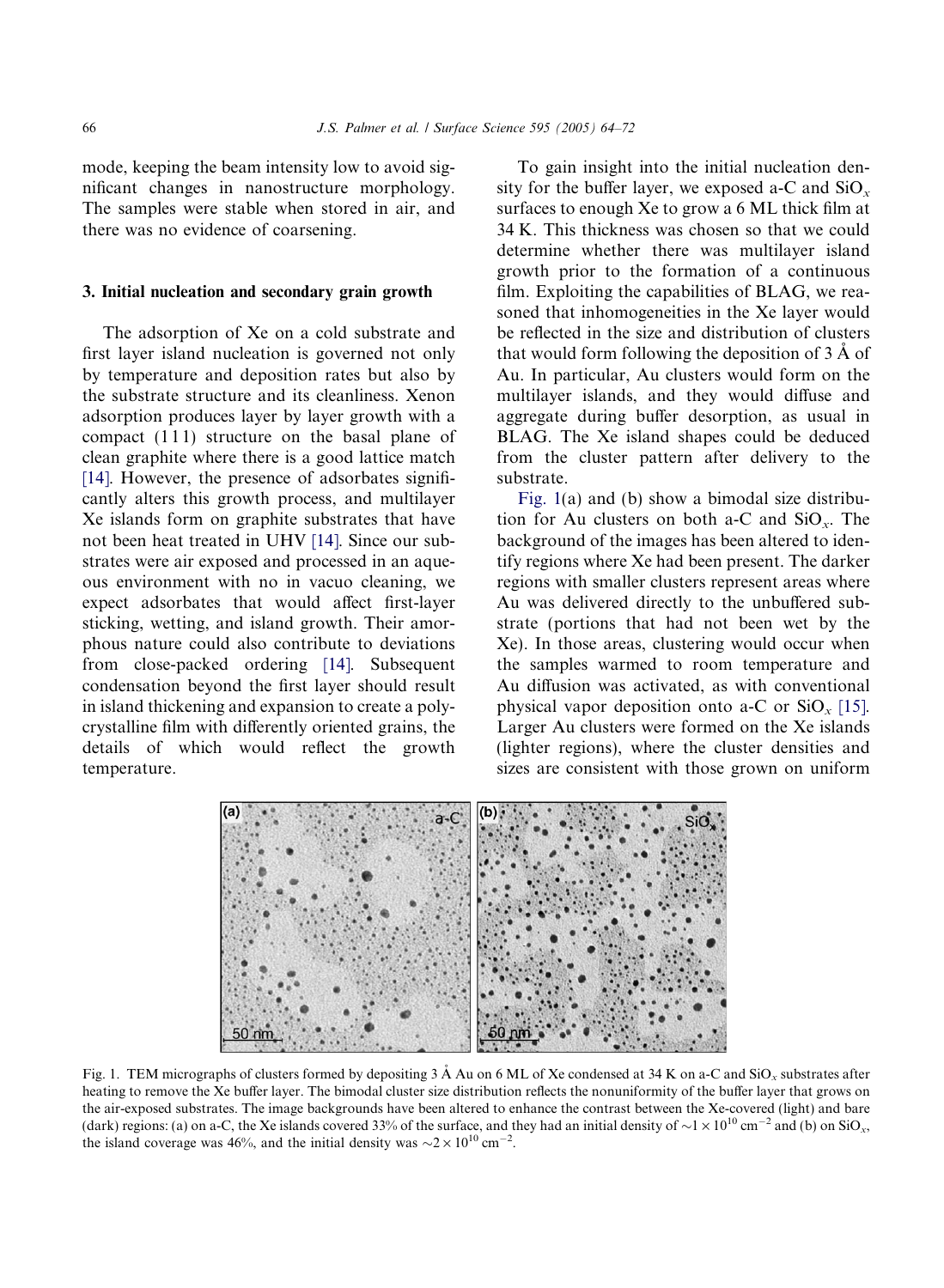<span id="page-3-0"></span>Xe films with thickness greater than 10 ML condensed at 20 K. (Exact comparison cannot be made because many of the clusters have diffused to the island edges where their subsequent motion differs from that on a uniform film.) On a-C, the initial Xe island density is  $\sim 1.3 \times 10^{10}$  cm<sup>-2</sup> and the islands covered  $\sim$ 33% of the surface. On SiO<sub>x</sub>, we estimate a slightly higher initial island density of  $\sim$ 2.0 × 10<sup>10</sup> cm<sup>-2</sup> (assuming some islands had started to coalesce) and that  $\sim$ 46% of the surface was covered. These images reflect differences in Xe atom sticking coefficients, mobility, and nucleation. Most significantly, they show that the initial islands are small and island center-to-center distances are 50–100 nm.

The question that arises from [Fig. 1](#page-2-0) involves how the buffer layer evolves as more Xe is condensed. TEM observations of vapor-deposited films of Xe on a-C substrates have shown columnar grains with  $(111)$  surfaces  $[16]$ . To gain insights into the structure of thicker BLAG layers, we took advantage of a process that is well-known from the metals literature, namely that grooves will form when a grain boundary intersects the surface. This process is discussed in the next section, but the possible existence of grooves suggested that they might act as traps for diffusing clusters and that the Xe grain boundary patterns could be transferred to the buffered surface.

J.S. Palmer et al. / Surface Science 595 (2005) 64–72 67

To determine whether pattern transfer could be observed, we grew clusters by depositing  $5 \text{ Å}$  of Au on a 95 ML thick Xe buffer condensed at 40 K on a-C. This thickness was chosen because thinner films allow too little cluster diffusion and thicker films allow too much aggregation for effective patterning. Fig. 2(a) is a low resolution TEM micrograph that has been digitally blurred using Gaussian-weighted pixel averaging. The dark lines correspond to enhanced cluster densities, identifying where the Xe grain boundaries were prior to desorption. Fig. 2(b) is an unprocessed micrograph of the same area where the grain boundary positions deduced from Fig. 2(a) are overlaid. Fig. 2(c) shows a higher resolution image of the boxed area, revealing how the clusters are distributed relative to the Xe grain boundaries. The lines mark the grain boundary region as revealed in Fig. 2(a). The Au cluster density is  $4.8 \times 10^{9}$  cm<sup>-2</sup>, and the clusters are ramified with a fractal radius of  $\sim$ 20 nm, as observed on similar samples prepared at 20 K [\[11\].](#page-8-0) Note that under normal imaging, the increased concentration of clusters at the grain boundary would not be noticed. Now, however, it is possible to determine a typical grain size of  $2.6 \mu m$ .

The grain density in Fig. 2 is over three orders of magnitude less than the initial island density of [Fig. 1](#page-2-0). Moreover, the width-to-height ratios



Fig. 2. (a) A low magnification bright field TEM micrograph of particles grown from a deposition of 5 Å Au on 95 ML of Xe condensed at 40 K. The image was digitally blurred using Gaussian-weighted pixel averaging to reveal cluster accumulation in regions where there had been grain boundaries and grooves in the Xe film, (b) the same image as in (a) prior to blurring. The lines were drawn to show the grain boundary network deduced from (a) and (c) a higher resolution image of the square area reveals how the clusters are distributed relative to the marked grain boundary region.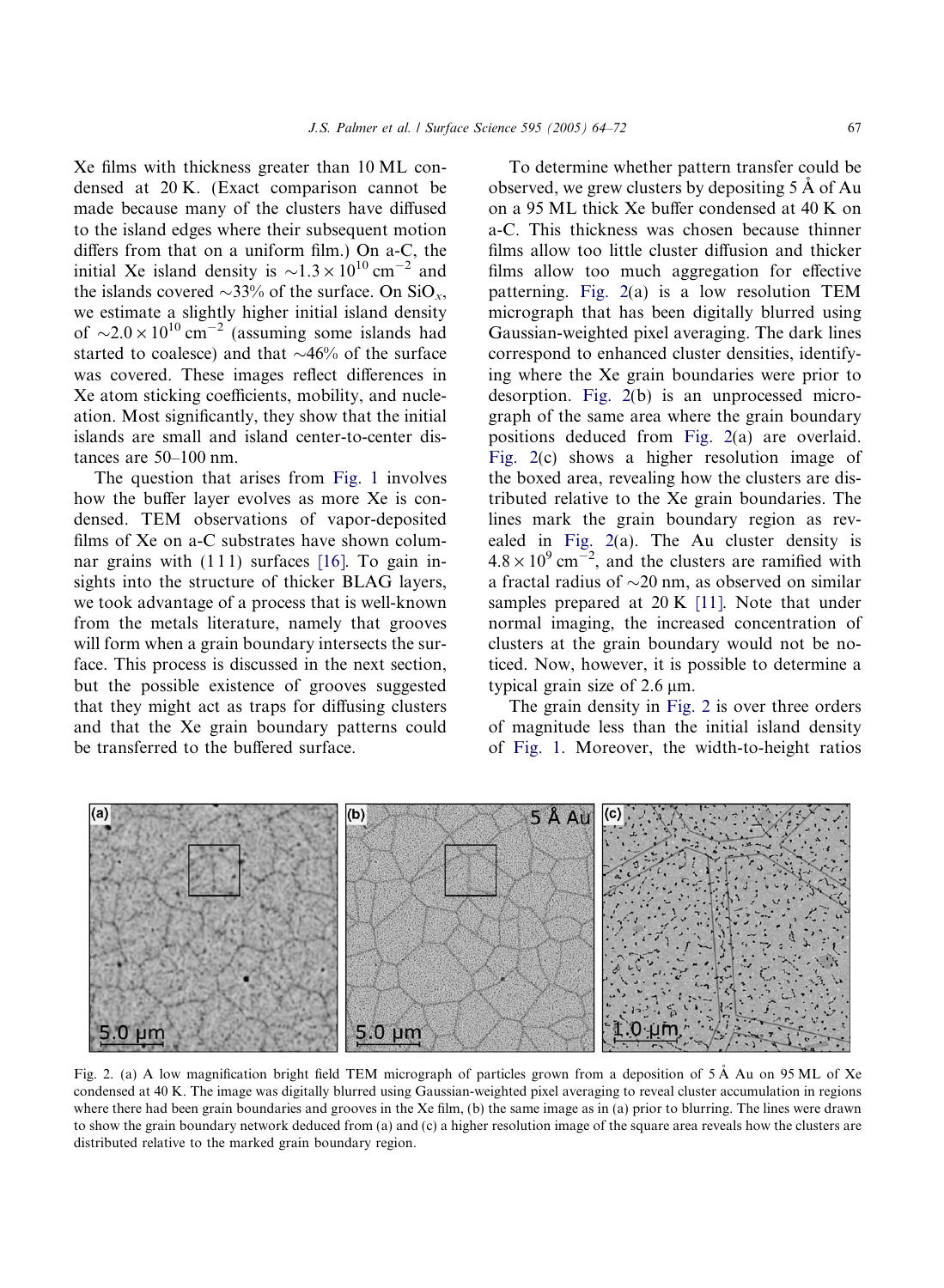are much larger than expected from primary or normal grain growth where grain widths are limited to a few times the film thickness [\[17\]](#page-8-0). The development of such large grains can be understood in terms of secondary or abnormal grain growth. Primary grain growth is driven by a reduction in grain boundary energy and results in films with a log-normal grain size distribution. In secondary grain growth, so called abnormal grains grow at a much higher rate than normal grains, leading to a bimodal size distribution. In thin films, secondary growth is driven by reduction in surface and interface energies rather than grain boundary energies. The sketch in Fig. 3(a) depicts a large abnormal grain growing and consuming surrounding grains that have higher surface and interface energies [\[17\].](#page-8-0) The abnormal grains will continue to grow until they impact one another and the grains again develop a monomodal size distribution. At this point, grains are no longer expected to grow because the driving force for sec-



Fig. 3. (a) A schematic of secondary grain growth. The arrows signify that the grains have many different orientations. Grains with lower surface and interface energies grow at the expense of their neighbors, thus causing a bimodal grain size distribution and (b) the observed dependence of the final grain size on buffer condensation temperature as deduced from results like that in [Fig. 2\(](#page-3-0)b).

ondary growth no longer exists and that for primary growth is insignificant [\[17\].](#page-8-0)

Although referred to as secondary grain growth, we suspect that structural changes occur during Xe film growth. Wong et al. observed secondary growth in Au thin films deposited on  $SiO_x$ at room temperature, i.e. at  $\sim$ 22% of the melting temperature [\[18\].](#page-8-0) Following the deposition of 10 nm of Au, they reported islands with large open areas that are qualitatively similar to those deduced for Xe in [Fig. 1\(](#page-2-0)b). A polycrystalline film formed upon further Au deposition, with randomly-oriented grains with sizes on the order of the film thickness. Significantly, the onset of secondary growth was observed as soon as the film was continuous, and Wong et al. reported that the (1 1 1) grains increased rapidly in size with continued deposition. We envision a similar growth sequence for Xe films condensed at  $\sim$ 34 K. With condensation beyond that of [Fig. 1,](#page-2-0) a polycrystalline film would develop, and the grains would grow through both primary and secondary pathways until the surface is all  $(111)$ . As predicted, we observe that the grain sizes are stagnant after secondary growth was completed, even with annealing at 45 K [\[19\]](#page-8-0).

Thompson presented a model for secondary thin film growth that links final grain sizes to the initial grain structure [\[20\].](#page-8-0) The model predicts that the final grain sizes increase with film thickness and that they are strongly affected by the initial grain sizes and orientations. During secondary growth, the lower-energy abnormal grains consume the surrounding grains. The larger the incorporated grains are, the larger the final grains will be. In addition, the lower the fraction of lowenergy-oriented grains, the greater the number of initial grains that will be incorporated into a single grain, and hence the final grains will be bigger. To investigate whether this model would be applicable to thin Xe films, we varied the condensation rate and temperature, expecting that both would influence the initial grain sizes and orientations. Interestingly, variations in the growth rate from  $0.03$  ML s<sup>-1</sup> to 3 ML s<sup>-1</sup> at 15 K had a negligible effect on the grain size. As summarized in Fig. 3(b), increasing the condensation temperature from 15 K to 34 K only increased the average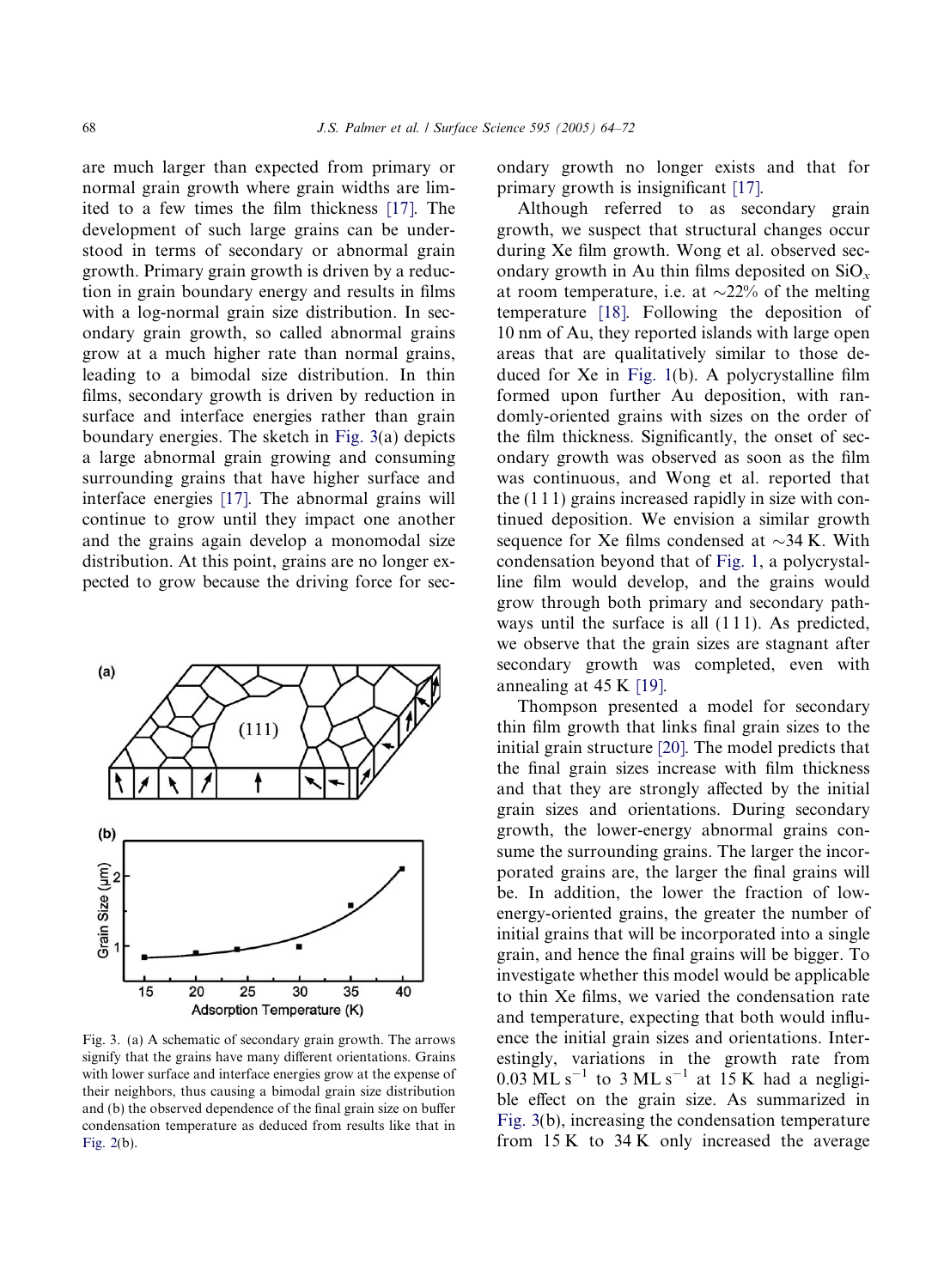grain size  $85\%$  from 0.85  $\mu$ m to 1.58  $\mu$ m. The reason for the weak dependence on temperature (or condensation rate) is that the initial grains are larger for higher temperatures, but a larger fraction of the grains are initially  $(111)$  oriented. With more abnormal (well-oriented) grains, fewer grains will be consumed, and the final structure will be characterized by smaller grains. The effects of initial size and initial orientation partially cancel one another, resulting in weak dependence of the grain size on the adsorption rate or growth temperature.

#### 4. Grain boundary grooving and groove evolution

It is well-known that surfaces of polycrystalline materials are roughened and grooves form where grain boundaries intersect the surface. A quantitative continuum theory of thermal grain boundary grooving was developed by Mullins [\[21\]](#page-8-0). As depicted in Fig. 4 for a film-vacuum interface, thermal grooves introduce long range roughening and involve the diffusion of buffer material from grain boundary regions toward the center of the grains [\[22\]](#page-8-0). Grooving is driven by thermodynamics as the affected regions seek to lower their energies. Their formation is responsible for the patterning of [Fig. 2](#page-3-0).

The equilibrium structure near a grain boundary is dictated by the balance between the surface free energies  $f_s$  and the grain boundary free energy  $f_{\text{gb}}$  at the intersection line,

$$
f_{\rm gb} = 2f_{\rm s} \sin \alpha, \tag{1}
$$

where, for simplicity, the surfaces and  $f_s$  are assumed to be symmetric across the boundary and the angle  $\alpha$  is defined in Fig. 4. Surface diffusion and/or evaporation–condensation processes would then drive the flat surface ( $\alpha = 0$ ) to form a groove with the angle  $\alpha$  determined by the free energies.

The ejected material would accumulate into ridges on either side of the groove, but the ridges would be thermodynamically unstable and dissipate through adatom diffusion. This diffusion would effectively lower  $\alpha$ , forcing further deepening of the groove to restore the equilibrium angle. The groove depth d would then increase with time, and Mullins derived a  $d \sim (\text{time})^{1/4}$  dependence for surface-diffusion-mediated processes. Significantly, the groove shape would remain independent of depth since it is determined by the equilibrium value of  $\alpha$ . Grooving would halt when the curvature was constant over the whole grain surface because conservation of mass would require increasing the angle  $\alpha$  for continued grooving. Of course, the groove could reach the surface before equilibrium is reached, depending on the angle  $\alpha$ , the initial grain thickness, and the grain diameter [\[23\]](#page-8-0).

In order to determine whether the grain boundary grooves were, indeed, deepening with time, we grew Kr thin films and deposited Au onto them. Krypton is superior to Xe for such studies because it has a lower cohesive energy, a much higher surface diffusivity at 20 K, and a faster rate of grooving. Investigations of Au nanostructures produced using BLAG on freshly condensed Kr showed densities and distributions that were qualitatively similar to those grown on Xe [\[11\]](#page-8-0). However, when a 95 ML thick Kr buffer with Au clusters was aged for 26 h at 20 K, the result was a bimodal cluster size distribution, with channels of high-density, small clusters surrounding regions with larger Au aggregates.



Fig. 4. A schematic of thermal grooving of a grain boundary as described in Ref. [\[21\].](#page-8-0) Grooves form at the intersection of a grain boundary with the vacuum due to the imbalance of the interface free energies. The angle of the groove  $\alpha$  is defined by the interface energies, and it remains constant as the groove deepens.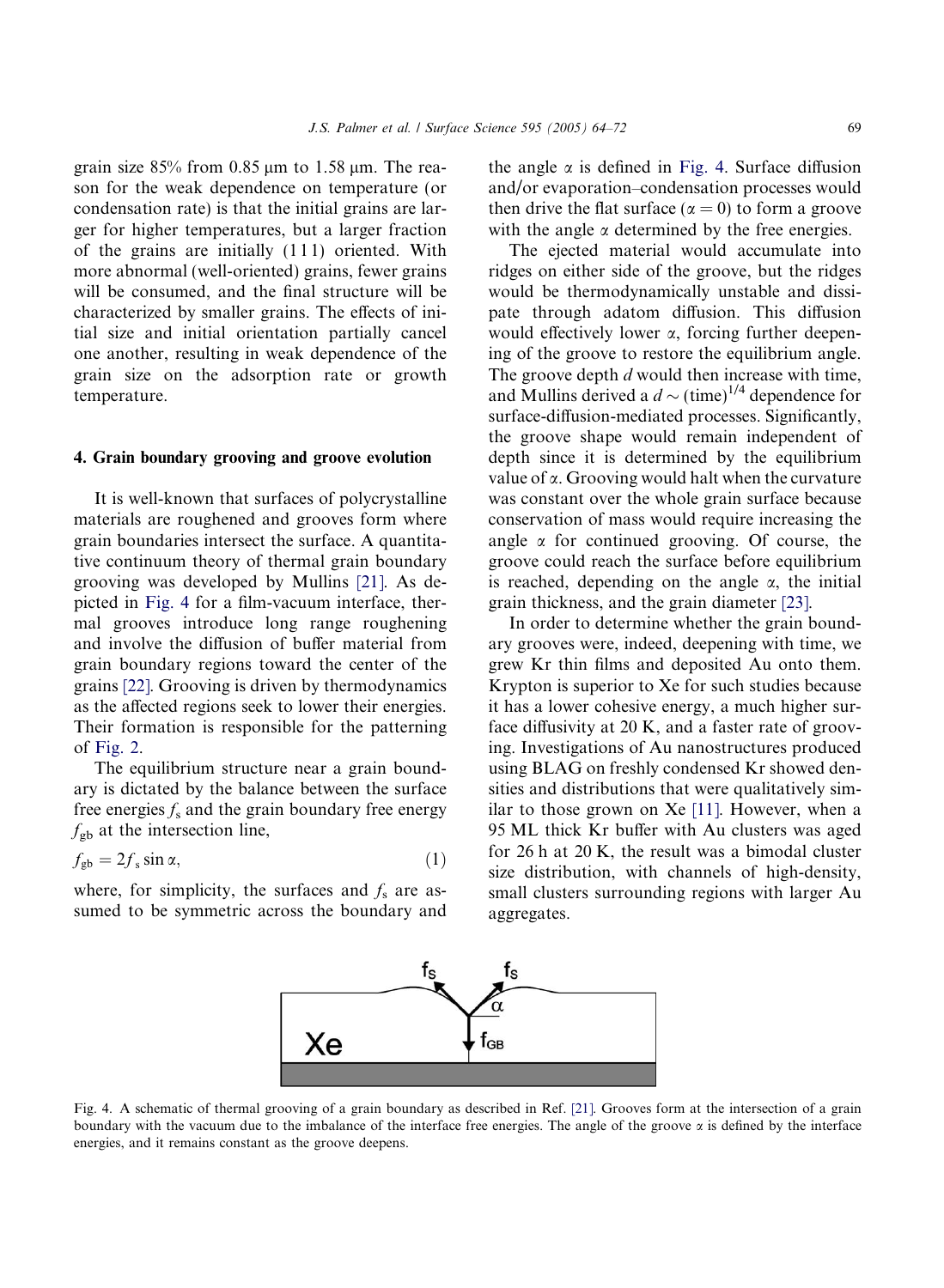<span id="page-6-0"></span>The TEM images indicate that the grooves deepened and reached the surface, and that the film dewets the surface. In the regions of deepening grooves, Au clusters that had nucleated on the Kr were gently delivered to the substrate. In contrast, clusters that had nucleated far from the grooves diffused and aggregated into larger structures, as usual. The density of the large-cluster regions where Kr was present is  $2.7 \times 10^8 \text{ cm}^{-2}$ , about two orders of magnitude lower than the initial island density of [Fig. 1](#page-2-0), indicating the Kr film also experienced secondary grain growth.

Prior to the formation of grooves, the continuous Kr film was stabilized by kinetics. Grooving reduced the barrier for dewetting by thinning the film and exposing the surface. Thus, the surface conditions that initially gave rise to inhomogeneous island growth ([Fig. 1](#page-2-0)), but which were subsequently overgrown and buried during primary and secondary growth, were again important and lead to dewetting around the grains.

#### 5. Pattern transfer with grooves

The fact that the grain boundary positions become apparent upon blurring an image reveals the higher density of cluster material near the grain boundaries. Cluster diffusion is driven by multiphonon processes as the buffer layer warms, and diffusivity scales inversely with the cluster-buffer contact area [\[11,12\].](#page-8-0) Diffusing clusters could not cross a groove without significantly decreasing their contact area and a cluster in a groove would have an increased contact area as it touches both sides of the groove. These contact area considerations prevent clusters from diffusing across or away from the grooves and allow them to diffuse along the groove.

To learn more about grain boundary pattern transfer, we varied the amount of Au deposited on Xe buffers so as to vary the cluster density and size distribution. Fig.  $5(a)$ –(c) show the effects of depositing 0.7, 2, and  $3.5 \text{ Å}$  of Au on a 95 ML Xe buffer condensed at  $34$  K on  $SiO_x$ . The effect of the grain boundaries is particularly evident in Fig. 5(a). A reduction in the amount of Au deposited resulted in smaller cluster sizes, reduced surface coverage, and much more accumulation at the grain boundary. Increasing the amount of Au causes the clusters to be more uniformly distributed because of their reduced diffusion length. For the sample in Fig. 5(a), the average coverage was 1.5% and, significantly, 90% of the clusters were observed within 100 nm of the grain boundary. This results in a web-like pattern of clusters separated by large cluster-free regions.

In order to quantify the accumulation of clusters, we measured the average coverage as a function of the distance from the grain boundary. [Fig. 6](#page-7-0) shows the results of averaging along many grain boundaries for the samples in Fig. 5. The



Fig. 5. The cluster distributions for (a) 0.7, (b) 2 and (c) 3.5 Å of Au deposited on 95 ML Xe buffers condensed at 34 K. The surface coverages were 1.5%, 2.7% and 6.0%. The cluster diffusion length is largest for smaller clusters and for lower coverage. This diffusion leads to cluster trapping at the grooves and pattern transfer when the buffer desorbs.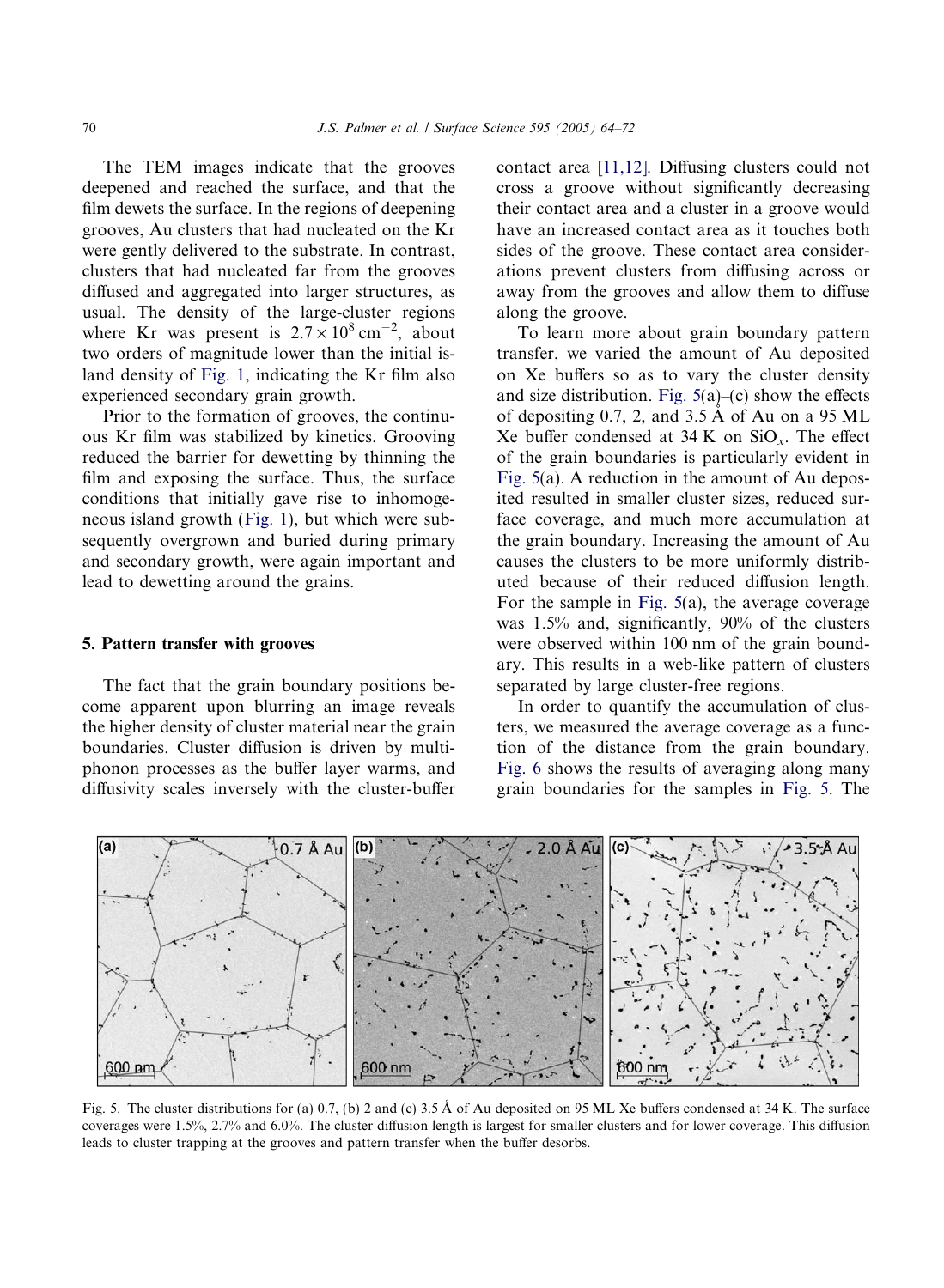<span id="page-7-0"></span>

Fig. 6. Surface coverage as a function of distance from a Xe grain boundary deduced from [Fig. 5.](#page-6-0) The profiles are normalized to the average coverage of the sample. The clusters are more uniformly distributed across the sample as the coverage or amount of Au deposited increases. The inset shows the cluster diffusion length determined by DLCCA Monte Carlo simulations after a fixed amount of time. The diffusion lengths fall off exponentially as the surface coverage is increased from 0.25% to 10%.

plot is normalized to the average surface coverage. From these profiles, it is clear that material is more likely to accumulate near the grain boundary at reduced coverage.

To gain insight into the effects of surface coverage and grain boundaries, we carried out Monte Carlo simulations of diffusion-limited cluster–cluster aggregation, DLCCA [\[24\]](#page-8-0). The details of the base DLCCA simulation are described in Ref. [\[12\].](#page-8-0) The simulation was run on a square lattice with periodic boundary conditions, and the clusters were represented by groups of adjacent occupied cells. Diffusion lengths calculated from the simulation are shown in the inset of Fig. 6 for surface coverages from 0.25% to 10%. As expected, the clusters remained smaller and could diffuse further without coalescing at lower coverage, allowing them to sample more of the buffer surface and be more affected by the grain boundary. When clusters accumulate at the grain boundaries, the local coverage at the center of the grains decreased, allowing clusters at the grain centers to diffuse further. This trend can create the gradient in the surface coverage evident in [Figs. 5 and 6](#page-6-0).

The ability of the grain boundaries to trap diffusing clusters, combined with the effects of coverage on diffusion length, provides a method for patterning the surface with nanometer size clusters. Clusters can be selectively deposited in the location of grain boundaries and the grain sizes can be controlled, presenting a technique for depositing a size-selected network of particles.

## 6. Summary

We have demonstrated that the condensation of Xe or Kr on a-C and  $SiO_x$  below 40 K results in the formation of polycrystalline films with a mean grain size that weakly increases with condensation temperature. The rare gas forms multilayer islands before covering the surface and, once continuous, the grains grow through secondary growth to form large (1 1 1) oriented grains, independent of the initial number density and the presence of adsorbates on the air exposed substrates. The surface of the film is unstable, and grain boundary grooves that influence BLAG develop at temperatures as low as 20 K. The diffusion of clusters on the film surface during warm-up is affected by the grain boundary grooves. The surface coverage of clusters has a significant effect on diffusion of clusters and capture at the grooves. When the amount of cluster material deposited is small, the grain boundaries can be used to form a web-like pattern of clusters with large cluster-free areas. Knowledge of the buffer structure offers several ways to vary the cluster distribution on the surface and create patterns that can be used to add functionality to surfaces, for example through selective chemisorption or reaction at the clusters.

#### Acknowledgements

This work was supported in part by the by the US Department of Energy, Division of Materials Sciences under Grant No. DEFG02-01ER45944. The TEM imaging was carried out in the Center for Microanalysis of Materials, University of Illinois, which is partially supported by the US Department of Energy under grant DEFG02-91